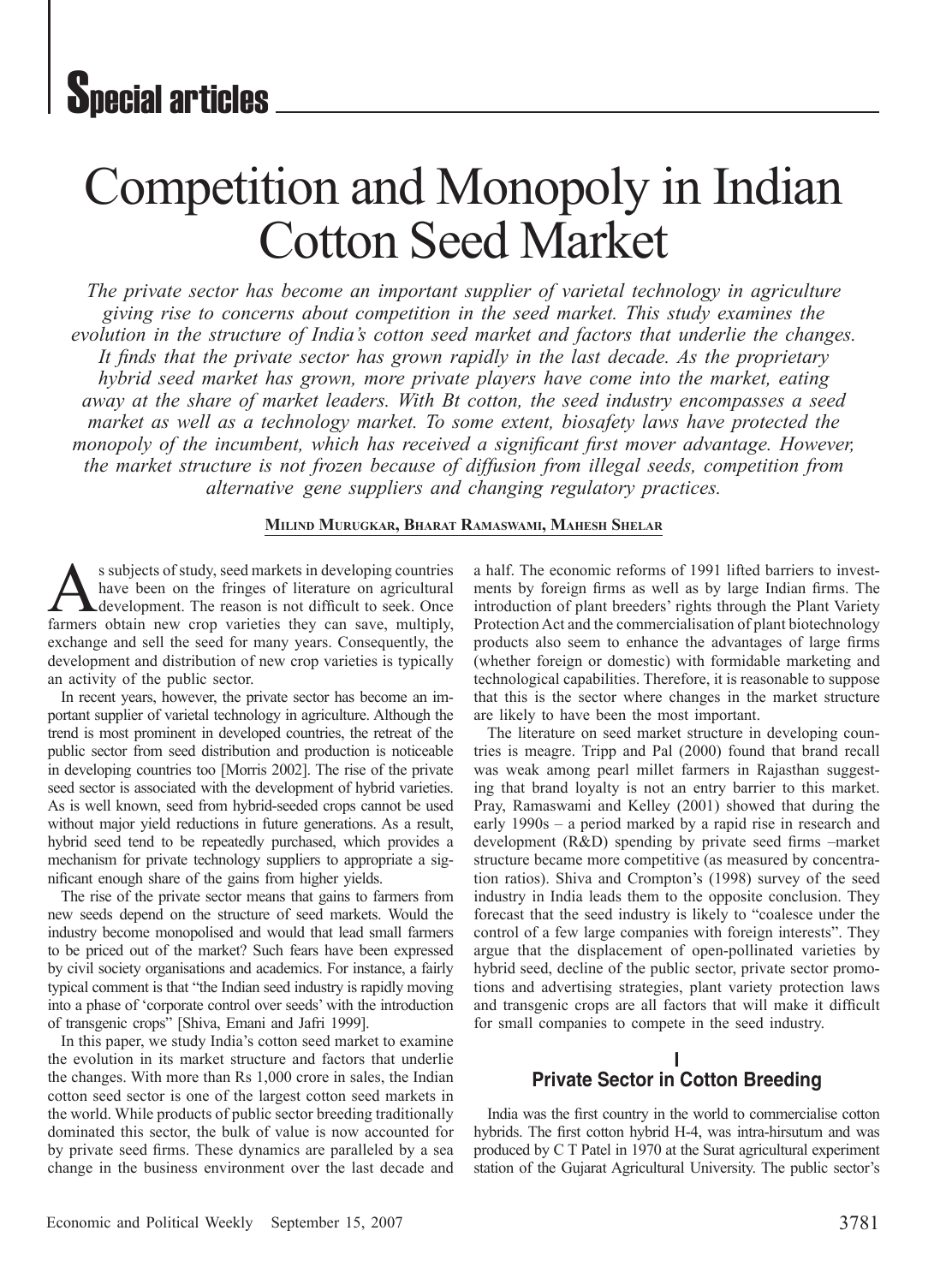research programme has been broad in developing cotton varieties and hybrids for different states and agro-climatic zones. Public sector research has emphasised high yielding, medium and long staple intra-hirsutum hybrids for states in the central zone (Gujarat, Maharashtra and Madhya Pradesh), long staple cultivars and inter-specific tetraploids (hirsutum  $\times$  barbadense) for states in the south zone (Andhra Pradesh, Karnataka and Tamil Nadu) and interspecific desi cotton hybrids (herbaceum  $\times$  arboreum) for the rainfed areas of Gujarat and Maharashtra. The public sector released many location-specific hybrids in the late 1970s and early 1980s. These hybrids were, in turn, based on previous public sector research as one of the parents was usually a local popular cultivar [Bhale 1999]. However, hybrids for states in the north zone (Haryana, Punjab and Rajasthan) were released only in the 1990s.

The first private sector cotton hybrid was MECH 11 commercialised by Mahyco in 1979. However, it was only in the 1990s that other seed companies released their cotton hybrids. The successful private sector hybrids are usually intra-hirsutum hybrids serving the major markets of Maharashtra, Gujarat and Andhra Pradesh. While the hybrid breeding effort was initiated and sustained in the public sector for the first 20 years, the private sector has made rapid gains since then.

There are several factors that have played a role in the rapid development of the private sector hybrids in the 1990s. First, their growth is the outcome of a process of technology diffusion and learning. Many of the private sector firms that have their own hybrids today entered the cotton seed business by marketing and producing public bred hybrids.1 Furthermore, the private sector has relied heavily on retired public sector breeders to lead their research efforts. The knowledge spillovers from public sector R&D activity have therefore been substantial. Second, once the private sector was able to evolve a successful model of hybrid development, production and release, it was also quick to spot the market opportunities left unexploited by the public sector. In particular, the private sector developed early duration hybrids with good fibre quality. The early duration hybrids appealed to farmers in rainfed areas anxious to minimise their exposure to weather risk. By comparison, the public sector hybrids were middle to late duration crops. Third, as selling one's own proprietary hybrids offered much greater margins than marketing public bred hybrids, private firms reallocated their resources accordingly. On the other hand, the public sector seed corporations were unable or unwilling to invest in the marketing effort to compete with private bred hybrids.

The 1990s were also the decade of economywide reforms. In particular, the removal of industrial licensing requirements, small-scale industry reservation and restrictions on foreign direct investment significantly eased entry into the seed industry. It is hard, however, to relate these reforms in a direct fashion to the dramatic growth of private hybrids in the cotton seed industry. The major impact that might have been expected would have been the entry of foreign seed companies. While this happened to a limited extent, none of the foreign seed companies that came in were global leaders in cotton. However, it is possible that the threat of such an entry might have induced some R&D expenditures by the incumbent firms.

# **II Bt Cotton**

Bacillus thuringiensis is a soil borne bacterium that is toxic to insect pests and safe for higher animals. It is widely used as a bacterial insecticide. Cry genes from the bacteria determine the action against pests. These have been transferred by genetic engineering techniques to different plants (maize, cotton, vegetables) to confer resistance to pests. Bt cotton offers resistance to an important pest, the American bollworm (Helicoverpa amigera), which has developed resistance to all the commonly used insecticides in the country [Kranthi and Kranthi 2004]. The commercial release of plant varieties produced through genetic engineering requires approval from biosafety regulators.

In India, the first approvals to Bt cotton were given to three hybrids released by Mahyco Monsanto Biotech (MMB), the joint venture between Mahyco and Monsanto. These hybrids contained the Bt gene cry1Ac owned by the US firm Monsanto, which licensed the gene to MMB in India. Subsequently, MMB has sub-licensed the gene to 20 other firms in India (as of April 2005) to incorporate it into their cotton hybrids. As of 2006, 44 cotton hybrids (from 14 seed companies) using this gene construct had been approved for different cotton zones in India.

In 2006, the regulator – Genetic Engineering Approval Committee (GEAC) – also approved three other gene constructs: MMB's Bollgard II which stacks cry 1 Ac and cry 2 Ab genes, a modified cry 1 Ac gene developed by the Indian Institute of Technology (IIT), Kharagpur in collaboration with JK Seeds, and a "fusion" cry 1Ac/cry 1Ab gene sourced by Nath seeds from the Chinese Academy of Agricultural Sciences. Fourteen cotton hybrids (from five different seed companies) incorporating these gene constructs were approved in 2006 for commercial release.

The first approval to the MMB varieties was preceded by the discovery of an unauthorised Bt cotton hybrid in farmers' fields at the end of 2001 in Gujarat. The illegal variety was NB 151, a variety registered with the Gujarat government as a conventional hybrid. It belonged to Navbharat Seeds, a firm based in Ahmedabad. Later investigation confirmed that the Bt gene in NB 151 is the Cry 1 Ac gene developed by Monsanto and used in the legallyapproved varieties. As a result, Navbharat Seeds is barred from the cotton seed business and is being prosecuted forviolating biosafety laws. Despite this, illegal seed continues to be planted, especially in Gujarat. In interviews, industry observers stated that the male parent (with the Bt gene) used in Navbharat 151 has been crossed with a variety of female lines to generate many different versions of illegal Bt, often well adapted to local environments. NB 151 is now a generic name for illegal seed.

# **III**

# **Size and Composition of Cotton Seed Market**

The source of our information on market sales and volume comes from a proprietary survey of cotton growers ('Cotton Crop Track') by Francis Kanoi Agri-Inputs Marketing Research (2005). The first of these surveys was conducted in 1996-97. The survey is conducted every two years and the latest year for which we have information is 2004-05. The survey uses a stratified design where the strata are districts. The sample size per district is fixed according to the cotton growing area. The farmers are sampled by a clustering procedure. First, villages are randomly selected from a census listing. Within the selected village, 20 cotton growers are randomly picked. In 2004-05, the survey covered 13,256 cotton growers in 1,002 villages of 44 districts.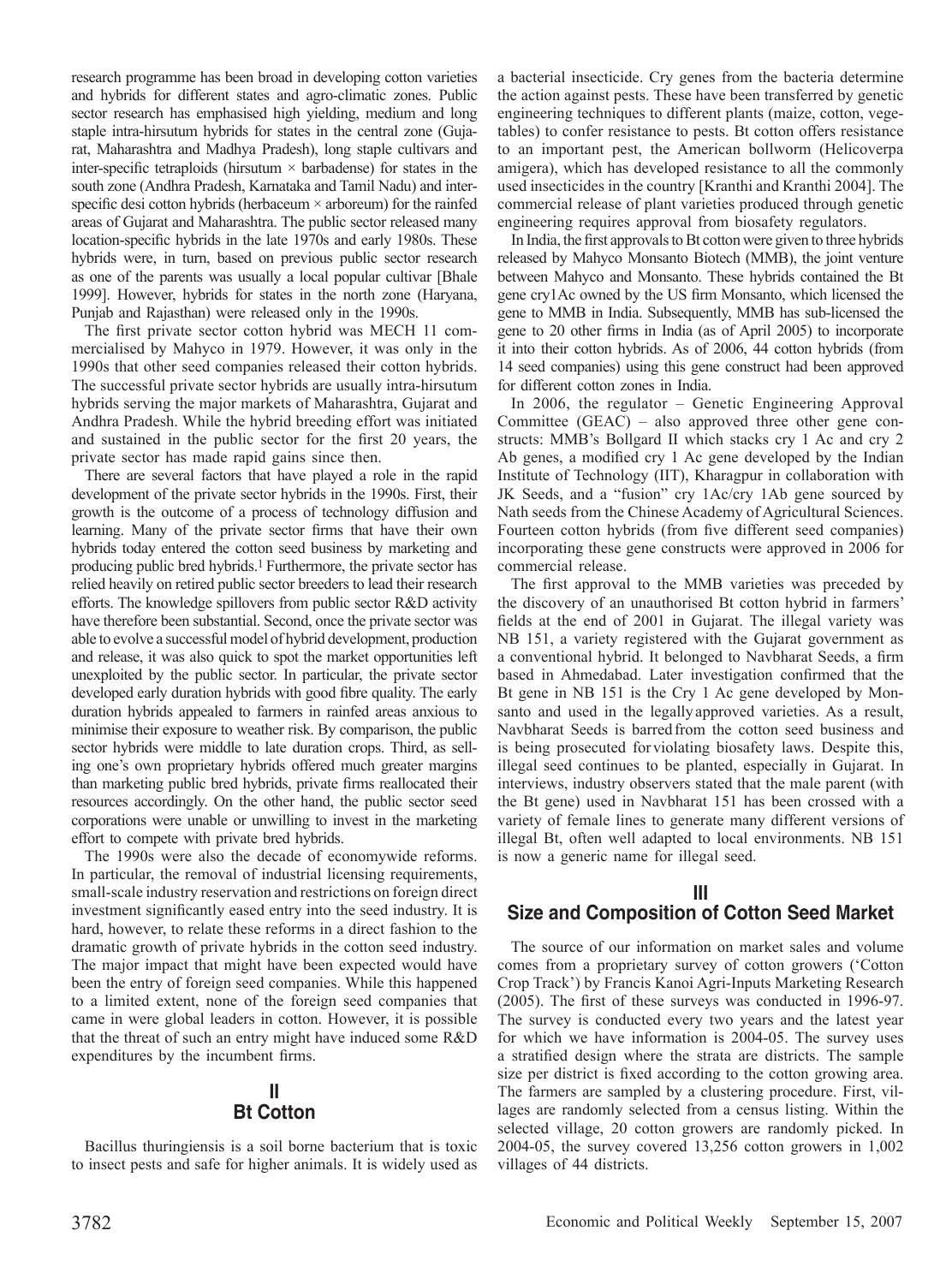**Figure 1: Composition of Area under Cotton** 



Table 1 shows the size of the cotton seed market by area, volume and value. Note the volume figures refer to the seed purchased and not the quantity of seed used. The area under cotton has fluctuated between 1996-97 and 2004-05 without much of a trend. On the other hand, the volume of seeds sold has fallen sharply. The explanation lies in the substitution of varieties and public hybrids by private hybrids that have a lower seeding rate.2

The value of the seed market, in nominal terms, remained stagnant between 1996-97 and 2002-03 but almost doubled in 2004-05. In 2004-05, the total seed market was worth Rs 1,150 crore which is about a fourth of the total market for seeds in India. When deflated by the index of wholesale prices for all commodities, the cotton seed market declines in value until 2002-03 and then increases by 50 per cent in 2004-05. When deflated by an index of cotton prices, the rise in the last year is even sharper. During this period, between endpoints, cotton prices have risen by less than 20 per cent (with a big spike in between in 2003-04). Seed values have thus risen faster (but only for the last year) than output prices.

Figure 1 is a bar chart of the composition of cotton area in terms of the percentage area under proprietary (i e, private) hybrids, public hybrids and varieties. The percentage of area under varieties and especially public hybrids has fallen consistently over these years. Proprietary (or private) hybrids that used to be the least important in 1996-97 emerged as the most popular seed source in 2004-05. In 2004-05, proprietary hybrids accounted for 5 million hectare (12.5 million acre), public hybrids for nearly 1 million hectare (2.3 million acre) and varieties for another 2.6 million hectare (6.4 million acre). Mirroring national data, proprietary hybrids have gained in all states and especially so in the major cotton growing states of Andhra Pradesh, Maharashtra, Gujarat and Punjab. Correspondingly, public hybrids have declined in all states.3

Figure 2 is the analogous chart for volume of seed sold. Note that the trends in composition of area are reflected here but in a very weak form. This is because despite their decline in area, varieties remain dominant in volume because of their higher seeding rate. Finally, Figure 3 that plots the trends in the composition of the seed market by value confirms the dramatic rise of proprietary hybrids. This figure also shows that the large

**Figure 2: Composition of Seed Market by Volume**



*Source:* Computed from Francis Kanoi Marketing Research (2005).

decline has been that of public hybrids, which accounted for 55 per cent of the value of the cotton seed market in 1996-97. We have shown elsewhere that about half of the increase in value of proprietary hybrids is because of the diffusion of Bt cotton [Murugkar et al 2006].

The segment that the private sector occupies is the dominant one. In 2004-05, hybrid seeds (public + private) occupied 70 per cent of cotton area, i e, about 6 million hectare (nearly 15 million acre) and about 95 per cent of the value of the cotton seed market. Thus, market structure issues are relevant to this industry. It would not have been so if the seed market were dominated by varieties.

# **IV Market Shares**

Within the seed industry, the size of the proprietary seed market as well as a company's turnover is calculated in terms of number of the packets sold where the size of a packet is 450 g. A packet is supposed to be sufficient to seed an acre of land although this is a rule of thumb rather than an exact formula that is followed by all cotton growers.4 The seeding rate per acre in the Francis Kanoi survey has varied from 450  g per acre to 570 g per acre over different years. Using the industry rule of thumb, the size of the proprietary seed market in 2004-05 is 12.5 million packets while the Francis Kanoi survey pegs it closer to 15 million packets.

Industry observers as well as the Francis Kanoi survey agree that the turnover of the top ranked firm would not exceed three

**Table 1: Size of the Cotton Seed Market: Area, Volume, Value** 

| Year    | Area<br>(m ha) | Volume<br>(Tonnes) | Value<br>(Rs million) | Index of Value<br>(Deflated by<br>Wholesale<br>Price Index) | Index of Value<br>(Deflated by<br>Wholesale<br><b>Cotton Price</b><br>Index) |
|---------|----------------|--------------------|-----------------------|-------------------------------------------------------------|------------------------------------------------------------------------------|
| 1996-97 | 9.07           | 60.011             | 5759                  | 100.00                                                      | 100.00                                                                       |
| 1998-99 | 9.31           | 46.438             | 6009                  | 92.97                                                       | 83.10                                                                        |
| 2000-01 | 8.28           | 34.943             | 5531                  | 81.90                                                       | 81.36                                                                        |
| 2002-03 | 7.24           | 30.581             | 6278                  | 87.08                                                       | 102.10                                                                       |
| 2004-05 | 8.6            | 32.882             | 11641                 | 147.88                                                      | 176.87                                                                       |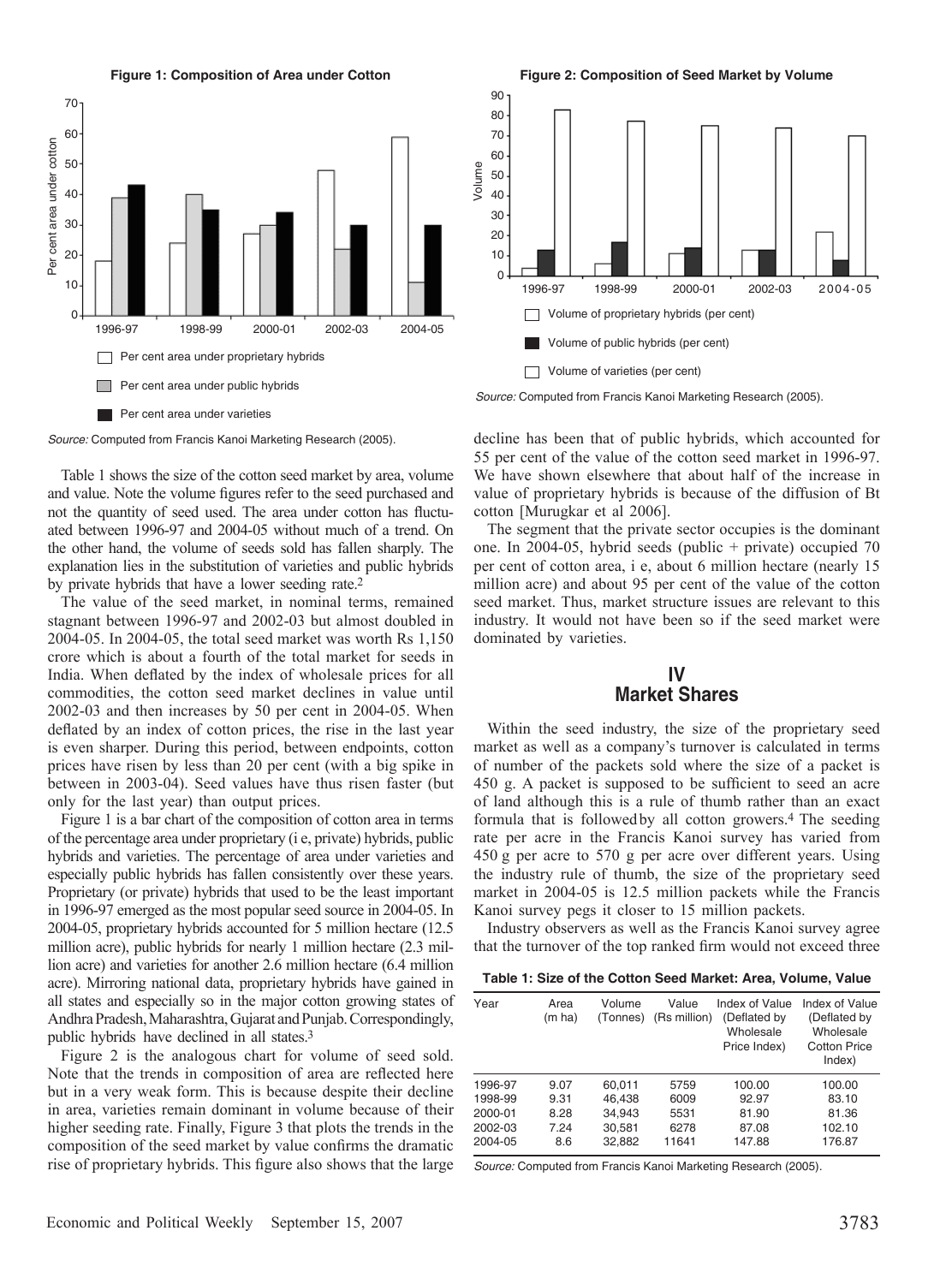

 $90$ 80 70 60 50 40 30 5-Firm **Figure 4: Share of Top 5 Firms in Cotton Proprietary Hybrid Seed Market**

1996-97 1998-99 2000-01 2002-03 2004-05

Year  $-$  5-Firm



20  $1<sub>0</sub>$  $\Omega$ 

Market share by volume

Market share by volume

**Figure 5: Five-Firm Herfindahl Index for Cotton Proprietary Hybrid Seed Market**

*Source:* Computed from Francis Kanoi Marketing Research (2005).

million packets. At the lower end, a firm with sales of more than 0.1 million packets usually sells it as a branded product with significant investments in sales promotion activities although there are a few firms with branded products that fail to reach this threshold. In 2004-05, the top five firms had an average volume of 1.7 million packets while the corresponding figure for the bottom five firms (of the top 10) was 0.6 million packets.

At the lowest end are small seed firms with sales between 15,000 and 30,000 packets with little or no brand visibility. According to the Francis Kanoi survey, such firms account for about 15 per cent of the market (by volume), which corresponds well with industry estimates of 15-20 per cent.<sup>5</sup>

In the earlier sections, we saw that higher priced proprietary hybrid seed have been displacing lower priced public hybrids. This has contributed to the growth in the value of the seed market. It has also meant that the countervailing power of the public sector has declined. This would reduce choices for growers and increase market power of the private firms if the proprietary seed market is concentrated.

Figure 4 displays the market shares (by volume) of the top five firms (the five-firm concentration ratio) in the proprietary hybrid seed market. Figure 5 displays the five-firm Herfindahl index of concentration, which is regarded as a better measure because it squares the market shares before adding it up and therefore gives a higher weight to the larger firms. Because of lack of suitable data, the market shares and Herfindahl index can be computed on the basis of firm shares of volume of seed sold rather than on the basis of value of seed sold. However, this is not misleading as long as there is not much variation in the prices of proprietary seed of different firms. The most serious violation of this condition occurs in 2004-05 when there is significant adoption of Bt seeds that are priced much higher than non-Bt hybrids. To correct for this, we normalise with respect to non-Bt hybrids. As a later table (Table 2) shows, legal Bt seed in 2005 was about 3.5 times more expensive than a non-Bt hybrid. The legal Bt component of a firm's seed sales is multiplied by 3.5 to obtain the equivalent amount of non-Bt seeds that would generate the same revenue. The overall volume figures are similarly adjusted. Illegal Bt seeds are about 2.4 times more expensive than non-Bt proprietary hybrids.



*Source:* Computed from Francis Kanoi Marketing Research (2005).

Therefore, we also make an adjustment for the volume of illegal Bt seeds along the lines of legal Bt seeds.

In the proprietary seed market, the five-firm concentration ratio declines by 25 percentage points from 84 per cent to 59 per cent. The five-firm Herfindahl index declines quite sharply from 2,087 in 1996-97 to 870 in 2004-05. It should be remembered that the proprietary seed market was a small part of the hybrid seed market in 1996-97 and therefore the relatively high level of concentration in 1996-97 relates to a still young and incipient market. By 2004-05, when the proprietary market is several times larger and dominates the hybrid seed market, the Herfindahl index drops to below 1000 indicating a competitive market structure.

As the proprietary hybrid market expanded, it induced entry from several players, which reduced the market share of the leaders. To see this, consider the number of firms each year

> **Table 2: Price of Seed** *(Rs per kg)*

|         | Public<br>Hybrids | Proprietary<br>Hybrids<br>Excluding<br>Bt | Official<br>Bt | Unofficial<br>Bt | All<br>Proprietary<br>Hybrids | Price Gap<br>between<br>Proprietary<br>Hybrids and<br>Public Hybrids |
|---------|-------------------|-------------------------------------------|----------------|------------------|-------------------------------|----------------------------------------------------------------------|
| 1996-97 | 419               | 652                                       |                |                  | 652                           | 233                                                                  |
| 1998-99 | 383               | 711                                       |                |                  | 711                           | 328                                                                  |
| 2000-01 | 389               | 761                                       |                |                  | 761                           | 372                                                                  |
| 2002-03 | 397               | 1017                                      |                |                  | 1046                          | 620                                                                  |
| 2004-05 | 398               | 963                                       | 3517           | 2374             | 1391                          | 565                                                                  |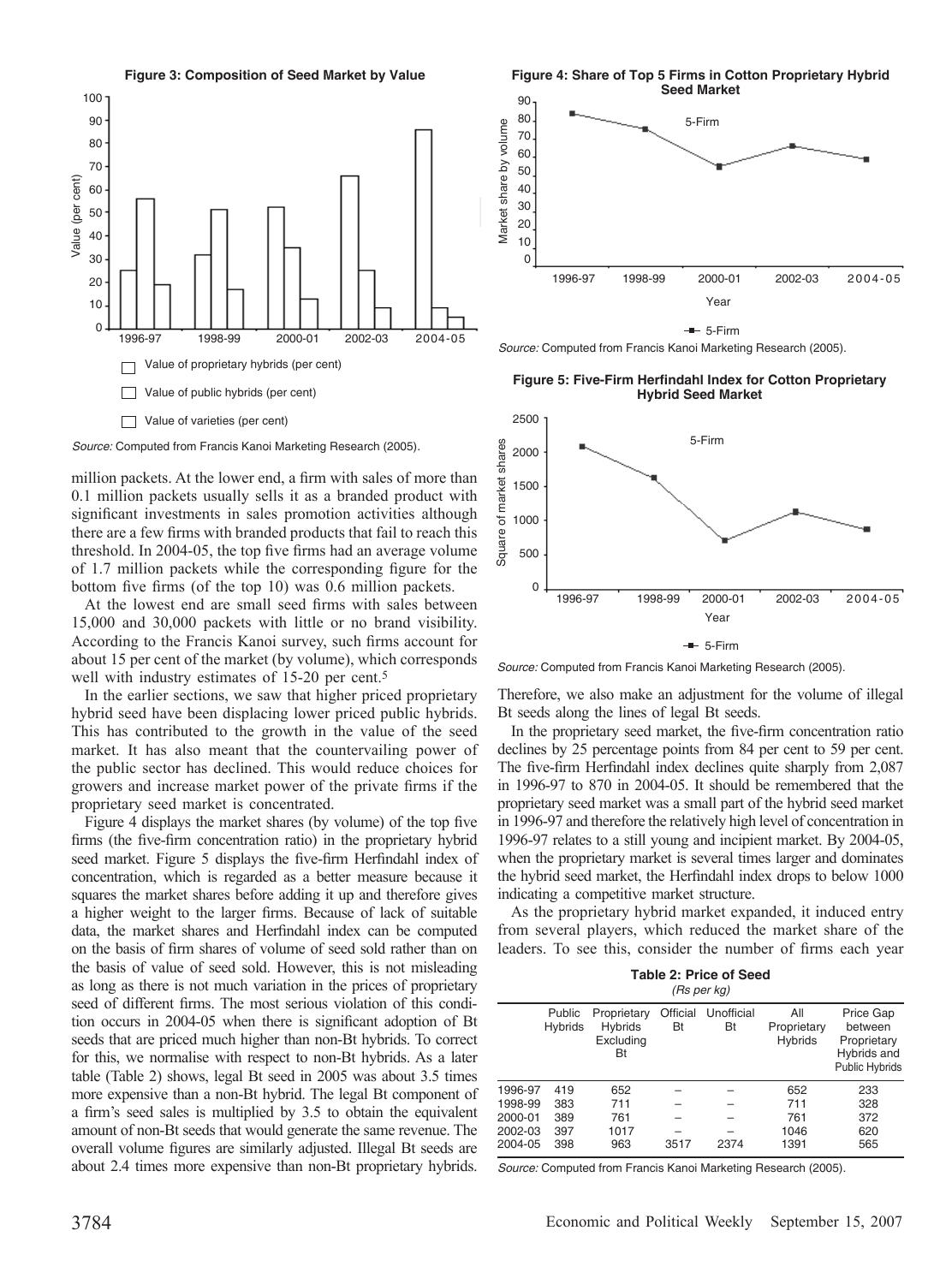that have sales greater than or equal to the sales of the firm ranked fifth in 1996-97. By definition, this number is five in 1996-97. It increases to six in 1998-99, seven in 2000-01, nine in 2002-03 and 12 in 2004-05.

For whatever reason, public hybrids have been unable to compete with proprietary hybrids. This is confirmed by an analysis of the price gap between public and private hybrid seed (excluding Bt cotton seed) shown in Table 2. These computations show that the price gap is increasing with time. To take account of the different seeding rates of proprietary hybrids (1.4 kg per ha) and public hybrids (3.2 kg per ha), we also work out the cost of using seed per hectare. The cost difference between proprietary non-Bt and public hybrids rises from Rs –9 per ha to Rs 473 per ha (Table 3). Despite this, proprietary hybrids have increased their market share at the expense of public hybrids. The power of proprietary hybrids to charge a mark-up over public hybrids could arise from a perception of quality difference or it could reflect a retreat of the public sector in terms of supply of its hybrids.

## **V Market Leaders: Variation over Time and Space**

To look at market leadership over time, we first consider the top eight firms (according to seed sales in tonnes adjusted for differential prices between Bt and non-Bt seeds) in 1996-97 and trace their ranking (in terms of market shares). We examine how many firms of this initial set remain in the top eight set in 2004-05. This would show whether market leadership once attained endures or not. Second, we consider the set of top eight firms in 2004-05 and then go backwards to see their market rankings in previous years to see how many of these firms constituted the top eight set in 1996-97. This would tell us whether entry takes places into the top bracket of firms. Tables 4 and 5 display the outcome of this analysis.

Of the set of eight firms that had the highest market shares in 1996-97, four firms had lost enough of their market sales to fall out of the top eight list by 2004-05. In the reverse direction, four firms that were in the set of top eight in 2004-05 did not figure in the similar list for 1996-97. Thus, firms can lose their market shares and new firms can enter the ranks of top firms in a short time. Underlying the rapid flux, there is the dynamics posed by Bt. This accelerated the rapid decline of some firms like Vikram Seeds in Gujarat and been the factor responsible for entry of Navbharat and the consolidation of Mahyco and Rasi in the top ranks.

It is also instructive to examine the regional variation in market shares. We consider the four largest hybrid seed markets: Maharashtra, Gujarat, Andhra Pradesh and Madhya Pradesh. The firms that figure in the top five in each of the four states are an indication of the number of firms that have successful brands. This is important because if a regional market is currently concentrated, it would attract entry and the list of potential entrants can be spotted by looking at the firms that are market leaders in other regions. In the extreme case where market leaders (i e, the top five firms) do not overlap across states, there could be 20 distinct firms across the four states. And in the other extreme case, where the same firms dominate the industry in all the states, only five firms would figure in the top five list in each and every state.

In 2004-05, there were nine firms across the four states that

figured in the top five list. The same number was eight in 1996-97 when the hybrid market was much smaller. The 2004-05 list consists of Mahyco, Nuziveedu Seeds, Rasi Seeds, Ankur Seeds, Emergent Genetics, Navbharat Seeds, JK Seeds, Syngenta and Tulasi Seeds. Other firms, which are on the fringes of this list and strong in regional pockets (especially in Maharashtra and Andhra Pradesh) include Krishidhan, Pravardhan, Vibha Seeds, Nath Seeds, Ganga Kaveri and Prabhat.<sup>6</sup> Thus, there seems to be a minimum of 15 firms with recognisable brands of proprietary seeds.

## **VI Mergers and Foreign Direct Investment**

Unlike the developed country experience, India has not seen significant merger activity between seed companies and agrochemical firms. SPIC and Rallis India are two firms that have interests in both seeds and agrochemicals. However, neither of them is important in the cotton seed sector. Nor are there home grown "life sciences" firms that have invested in the agricultural end of the business even though their scale would easily allow it. Agri-biotech accounts for less than 10 per cent of the value of the Indian biotech industry and the largest biotech firm (Biocon) had revenues more than twice of all agri-biotech.

As for foreign firms, the two significant ones with a presence in the cotton seed industry (and agrochemicals) are Monsanto and Syngenta.7 Monsanto has a presence through its equity stake with Mahyco and its joint venture with Mahyco in marketing activities. It is also the owner of the cotton business of Emergent Genetics that acquired Mahendra Hybrid Seeds (with the Mahalaxmi brand) and Paras Extra Growth (with Paras Brahma and Paras Krishna brands from Hindustan Lever). Bayer Crop Science is active in India through Pro-Agro; its cotton hybrid sold under the brand name 'Dhanno' (intra-hirsutum long staple) is not yet a market leader in the major hybrid growing states.

Dupont's activities in India include both the agrochemical business and the seed business through Pioneer but the seed activity does not include a cotton component. Dupont markets its brand Avaunt for controlling major Lepidoptera pests in cotton and vegetables and is presumably adversely affected by the adoption of Bt cotton.

# **VII Entry Barriers**

### **Pre-Bt**

In understanding how seed markets may evolve in the future, it is useful to look at entry barriers and cost advantages that could favour large incumbents. Our analysis in this and the following sections is based on interviews with seed companies.

| Table 3: Cost of Seed Per Ha, Rs |  |  |  |  |  |
|----------------------------------|--|--|--|--|--|
|----------------------------------|--|--|--|--|--|

|         | Public Hybrids | Proprietary Hybrids<br><b>Excluding Bt</b> | Cost Gap between<br>Proprietary Hybrids<br>and Public Hybrids |
|---------|----------------|--------------------------------------------|---------------------------------------------------------------|
| 1996-97 | 922            | 913                                        | -9                                                            |
| 1998-99 | 843            | 995                                        | 152                                                           |
| 2000-01 | 856            | 1065                                       | 209                                                           |
| 2002-03 | 873            | 1424                                       | 551                                                           |
| 2004-05 | 875            | 1348                                       | 473                                                           |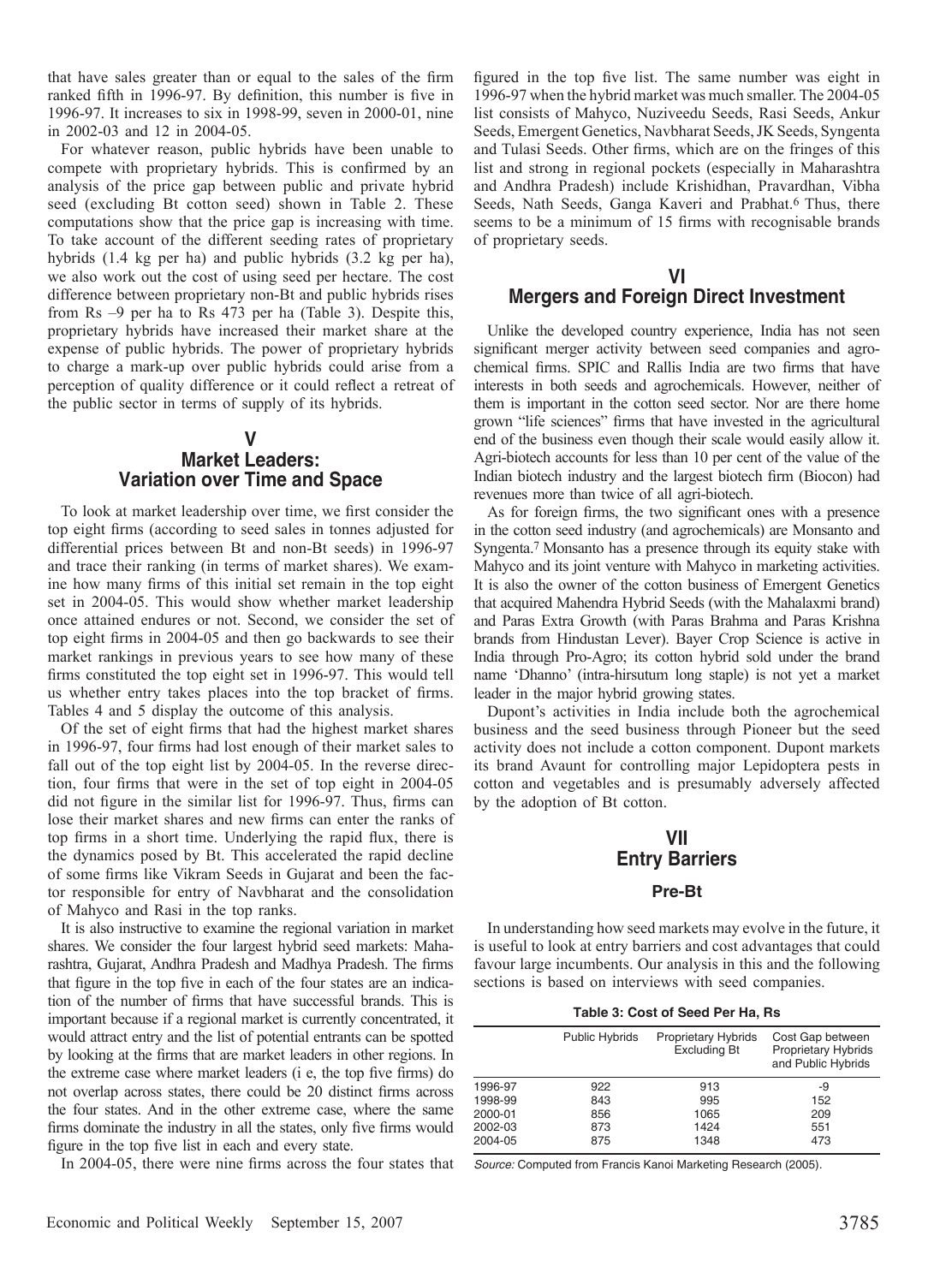It is commonly agreed that conventional plant breeding does not require much capital investment. Breeders, a collection of germplasm, and land for an experiment station are the principal inputs. As mentioned earlier, the private sector has often hired breeders from public sector research institutions and agricultural universities. Germplasm was not mentioned as a constraint by any of the seed companies that we interviewed. The size of experiment stations varies between 25 hectares for a modest breeding programme and over 100 hectares for an experiment station spread over multiple sites. Marker assisted breeding is beginning to be important but as the cost of this technology is not prohibitive, it is unlikely to be a dominant source of technological advantage for larger firms.

Among the non-technological factors, the biggest issues in scaling up are the needs for working capital and ability to bear risk. Seed production is organised through contract growers and this needs to begin one year before sales commence. Growers receive an advance (about a sixth of the price of seed) and they are fully paid by April-May. Risk is an issue because seed production is based on one-year ahead forecasts of demand (for the firm's proprietary hybrid). Cautious firms could therefore miss opportunities to become market leaders. However, it is clear from the earlier sections that these barriers have been only modest hurdles. The proprietary seed market has seen entry by a number of firms in the last decade.

#### **Post-Bt Competition**

There are two routes to Bt hybrids. Either a firm can license an already approved gene construct from a technology provider or it can undertake R&D on its own to develop its own Bt gene. Most seed firms in India have chosen the first option of obtaining a Bt gene on licence. As noted earlier in Section III, most cotton hybrids are based on genes supplied by MMB (Bollgard 1 and Bollgard 2). In this section, we consider the competition in the MMB Bt seeds segment.

If a firm opts for the first route, the principal investments (besides the licence fee) by the licensee consist of equipment that isolates DNA (through grinding and centrifugal force), tests for the presence of the Bt protein (Elisa test), tests for tracking plant transformation (homozygosity tests using polymerase chain reactions) and greenhouse for contained field trials. According to several respondents, such equipment together with related essentials (such as refrigeration) and infrastructure (temperature controlled buildings with backup power) cost about Rs 5 million. Many seed firms go beyond these essentials and also invest in plant pathology labs, machines for DNA sequencing and characterisation and multiple Elisa machines to be used for testing Bt presence in seeds produced by their growers. For this reason, many seed companies reported budgeting around Rs 1 crore for the biotech lab. In addition, MMB charged a licensing fee of Rs 50 lakh in 2005.

While Rs 1.5 crore is a quantum jump in R&D expenses for most seed firms, the economics of such investment was favourable in 2005 for even a small firm selling 1,00,000 packets annually. For a packet of seed (450 g), MMB had fixed a trait value of Rs   1,200 of which Rs 700 was paid to MMB as royalty (in addition to the lump sum licensing fee of Rs 50 lakh) and Rs 200 to the seed dealer. If the firm expected to sell the seed at Rs 1,600 (the prevailing Bt seed price in 2005), its share of the selling price would be Rs 700 and its expected revenues would be Rs 7 crore. As non-Bt hybrids sell for around Rs  400 per packet, the incremental revenues due

to Bt would be of the order of Rs 3 crore annually. Thus, even for a small firm, the additional R&D cost due to Bt-related investments could be recouped quite rapidly provided the assumptions about expected sales and price hold. Thus, firms would not have considered the Bt-related investments as a barrier to entry and this is borne out by the large number of seed firms that have licensed the Bt gene from MMB.

As it happened though, these assumptions about pricing did not materialise because of the action of the Andhra Pradesh government to impose a ceiling of Rs 750 on Bt seed. It is not known how this has affected the sharing of royalties on seed sales between MMB and the seed firms that have licensed the seed technology. However, it is clear that even if the seed firm realises only Rs 100 (after royalty payments) more than on non-Bt hybrids, the incremental annual flows for a firm selling 1,00,000 packets would be Rs 1 crore and would therefore still justify Bt-related investments.

Although about 20 firms have licensed Bt genes from MMB, not all the firms have their Bt products in the market at the same time. For instance, in the 2005 season, besides MMB, hybrids from Ankur, Rasi and Nuziveedu were available to growers. Hybrids from other firms were still in large-scale trials awaiting the biosafety regulator's approval (the GEAC) or at even more preliminary stages of testing because some of the licensees had just concluded their agreement with MMB and were just beginning to do backcrossing. On the other hand, Rasi's agreement with MMB dates from 1998. They held large-scale trials in 2002 and 2003 and obtained the GEAC's permission to commercialise in 2004. Hence, the fact that not all firms have started their Bt programmes at the same time means that firms that had a headstart might receive the opportunities to enjoy monopoly power temporarily. The GEAC's insistence on agronomic testing (through large-scale trials) favoured the firms that have already received commercialisation approvals.

The case for agronomic testing relies on the need to protect poor and vulnerable growers from inferior products. Under India's seed laws, agronomic testing (by which varieties and hybrids are "notified") is mandatory for public varieties and public hybrids but is voluntary for proprietary non-Bt hybrids.

**Table 4: Evolution of Market Leaders in 1996-97**

|           | Rankings according to Seed Sales |         |         |                 |   |  |
|-----------|----------------------------------|---------|---------|-----------------|---|--|
|           | 1996-97                          | 1998-99 | 2000-01 | 2002-03 2004-05 |   |  |
| Rasi      |                                  |         |         | 5               |   |  |
| Mahyco    |                                  |         |         | 3               |   |  |
| Ankur     |                                  |         |         | 2               | 5 |  |
| Nath      |                                  |         |         |                 |   |  |
| Ajeet     | 5                                |         | 6       | 8               |   |  |
| Vikram    | ค                                | 5       | 5       |                 |   |  |
| Nuziveedu |                                  |         | 3       |                 | з |  |
| Syngenta  |                                  |         |         |                 |   |  |

*Source:* Computed from Francis Kanoi Marketing Research (2005).

**Table 5: Evolution of Market Leaders in 2004-05**

|                 | Rankings according to Seed Sales |         |         |         |         |  |
|-----------------|----------------------------------|---------|---------|---------|---------|--|
|                 | 2004-05                          | 2002-03 | 2000-01 | 1998-99 | 1996-97 |  |
| Mahyco          |                                  | З       |         |         |         |  |
| Navbharat       |                                  |         |         |         |         |  |
| Nuziveedu       |                                  |         |         |         |         |  |
| Rasi            |                                  | 5       |         |         |         |  |
| Ankur           | 5                                | 2       |         |         | 3       |  |
| Brahma/Paras    |                                  |         |         | 8       |         |  |
| Tulasi          |                                  |         |         |         |         |  |
| <b>JK Seeds</b> |                                  |         |         |         |         |  |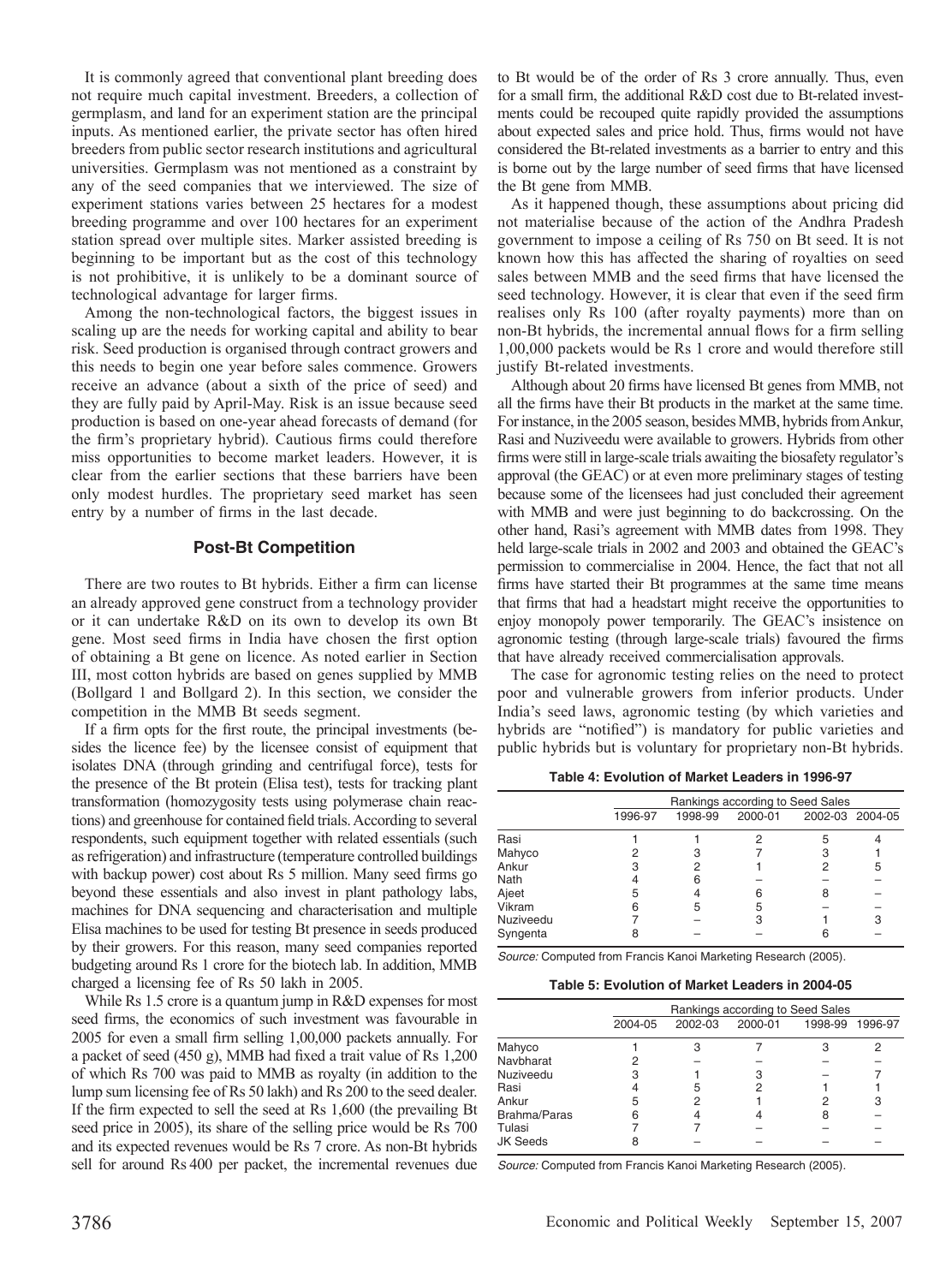Most firms have not bothered with the notification process and have relied on their own quality systems, demonstration plots and field daysto build brands and push sales. In some cases, for the sake of public relations with the government and public sector agricultural research establishment, firms submit their flagship hybrid to the notification trials but almost never wait for the outcome to market their product.8 In the perception of seed firms, notification adds little or no commercial value. The dominance of non-notified proprietary hybrids in the cotton seed market demonstrates this amply.

The hybrids from MMB, the first firm to apply for commercialisation, spent four years in large-scale trials including two years of testing with Indian Council of Agricultural Research (ICAR) trials. By allowing concurrent ICAR and large-scale trials (organised by the applicant), the GEAC quickened the process to two years for Rasi, which was then reduced to one year for the approvals in 2005, which included hybrids from Nuziveedu Seeds. However, since then, the GEAC revised its protocol to specify that nonnotified Bt hybrids would have to spend up to two years in ICAR trials, thereby increasing the time before which new Bt hybrids can come to the market. In a more recent decision (June 30, 2006), the regulator has waived the requirement of agronomic trials for hybrids with cry 1 Ac gene and in the future for all genes that had been monitored for their performance for three years after their commercialisation.

While the entry of more MMB Bt hybrids offers growers more choices and lessens concentration, the impacts on price would be muted. Because of the revenue sharing agreement with MMB, it is only the share retained by the seed company that could be affected by competition.

#### **Competition between Genes**

In 2006, JK Seeds and Nath Seeds won regulatory approval for their Bt cotton hybrids which incorporated non-Monsanto genes. Nath Seeds obtained their Bt gene from the Chinese Academy of Sciences. JK Seeds developed their own Bt genes through collaboration with IIT, Kharagpur. This route is considerably more expensive than licensing it from a technology provider.<sup>9</sup> In addition, the firm also incurs the costs of regulatory compliance. For a firm that licenses an already approved gene, biosafety regulation requires only field trials for agronomic tests. But for a new gene, food and environment safety must also be demonstrated (this requirement applied to hybrids from JK as well as Nath Seeds). In the case of MMB's cry 1 Ac gene, the costs of regulatory compliance excluding field trials, amounted to about \$ 1.5 million (or nearly Rs 7 crore) [Pray, Bengali and Ramaswami 2005]. This is probably an overestimate of what biosafety tests would cost today because many of the tests can now be done in India.

The competition from alternative genes could have had a more serious impact on the seed price than the competition between hybrids with the MMB gene. This is because the alternative gene providers could target a trait value lower than that fixed by MMB. Whether that would happen and to what extent depends on two factors: (a) The performance of these alternatives as compared to MMB's genes especially Bollgard II, which promises protection not only against lepidopetran pests but also spodoptera – a rapidly emerging pest, and (b) MMB's first mover advantage in sub-licensing the Monsanto genes to firms that have some of the best performing hybrids in the country. Even if the alternative gene constructs prove successful,

they would not be able to combine with quality germplasm. Thus, the market for the new genes may well be limited by the contractual restrictions of the major seed firms with MMB.10

The decision of the Andhra Pradesh government (and then followed by other state governments) to impose a price ceiling of Rs 750 on Bt cotton hybrid seed meant that price competition based on market fundamentals never got to happen. If in the absence of the ceiling, prices would have been above it (as suggested by the fact that Bt cotton seeds are priced at the ceiling rather than below it), then the imposition of the ceiling would have been disadvantageous to the new entrants in 2006 – whether with MMB or other genes. Thus, although the price ceiling was supposedly directed at controlling MMB's monopoly pricing, it probably disadvantaged the alternative gene providers (JK Seeds and Nath Seeds) even more.

## **VIII Illegal Bt and Seed Markets**

In the 2004 season, illegal Bt was priced anywhere between Rs 800 and Rs 1,200 per packet. With its seemingly effective performance and its lower price, illegal Bt is a threat to legal seed, whether Bt or otherwise. In Gujarat, for instance, the market leader Vikram Seeds lost its non-Bt market rapidly because of illegal Bt.

There are several factors that facilitate the spread of illegal Bt seed. First, it can be priced lower than legal Bt because the seed value does not have to be shared with the gene supplier. Even if competition between legal Bt hybrids improves their performance or lowers their price, illegal Bt could compete by further lowering its price. Second, the illegal Bt coming out of Gujarat is regarded as being of good quality [Herring 2006, Ramaswami, Lalitha and Pray 2007, Roy, Herring and Geisler 2006]. Within Gujarat, illegal Bt is served by a large network of seed producers and distributors. Anecdotal accounts of grower experience speak of farmers receiving quality assurance from this network. Third, illegal Bt generates large gains for seed dealers and seed producers and therefore can be shared with local authorities that have the power to enforce seed laws.

However, there are factors that also constrain the spread of illegal Bt. Most importantly, transactions have to be based on trust and carried out in cash. Seed dealers and producers cannot use normal banking facilities and nor can they use regular commercial channels for dealing with first time buyers (i e, seed dealers from outside their area of operations). Illegal trade becomes difficult to carry out without kinship networks, which are geographically restricted. Second, illegal Bt is marketed without a company name and a bill of purchase. In Gujarat, some illegal seeds are known by brand names such as Kavach and Rakshak. But it would be difficult to build these brands (without risking counterfeiting) over geographically dispersed areas. Illegal Bt producers do not possess the formal means to communicate quality especially to growers not within their traditional areas of operation. In areas outside Gujarat, growers are confronted with the issue of spurious Bt. One estimate is that 30 per cent of all seeds marketed as illegal Bt in Maharashtra is spurious. Kurnool in Andhra Pradesh is another centre for illegal Bt production and proliferation. However, Kurnool Bt as it is known has developed a reputation for having more quality problems than Gujarat Bt. Thus, the internal governance systems developed by Gujarat seed producers may not carry over easily to other locales. Third, as the Bt genes come to be incorporated in better adapted hybrids and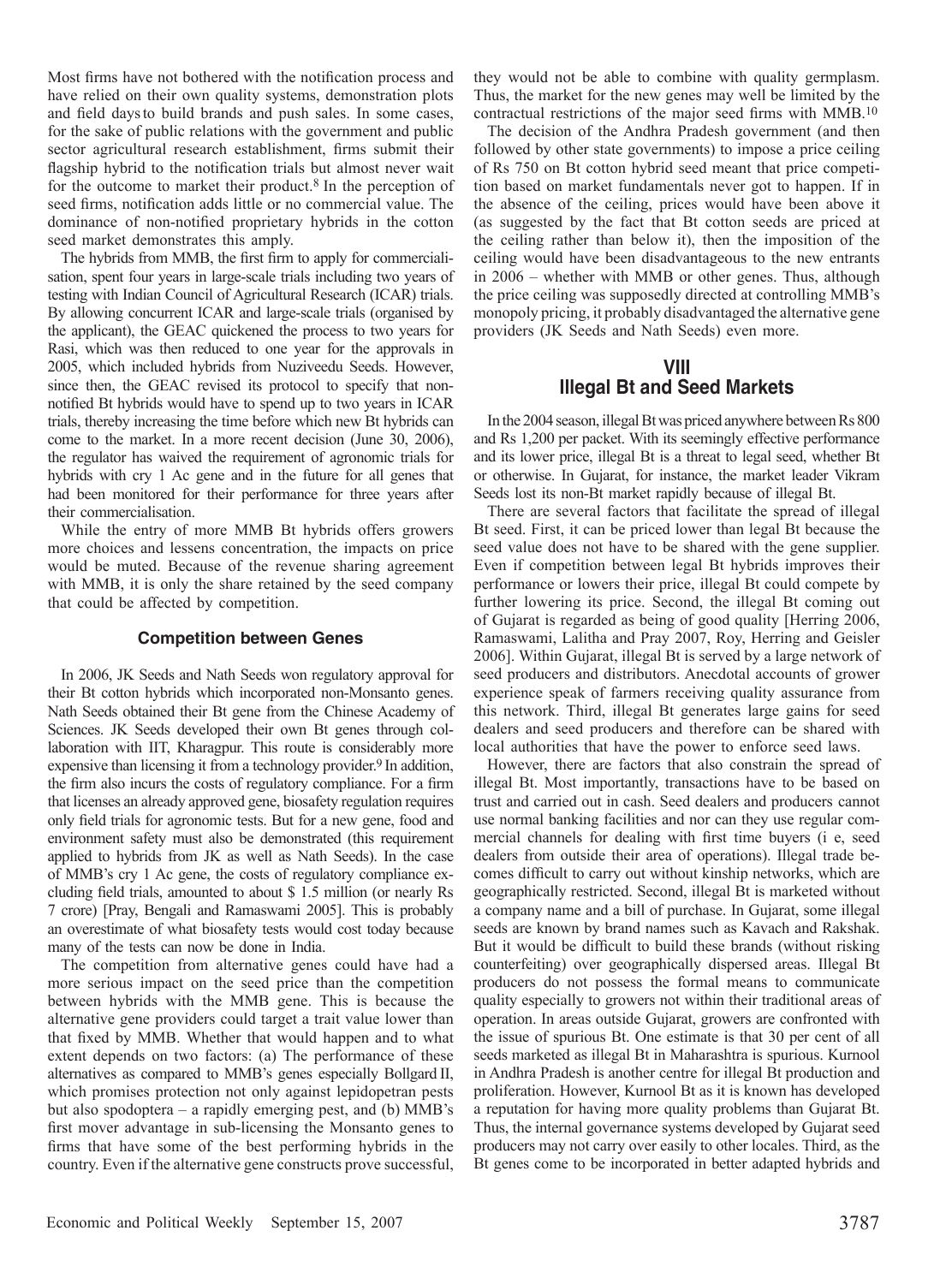as improved gene constructs such as Bollgard II are developed, legal Bt could outperform illegal Bt seeds.

# **IX Concluding Remarks**

Three phases have marked the growth of the hybrid cotton seed market in India. The first phase, beginning in the early 1970s and up to the early 1990s, was the period of public sector hybrids. The second phase ending around 2003, was when the proprietary seed market established itself. The third phase, which is just beginning and has yet to play out is one where the market is being shaped by transgenic cotton.

The proprietary seed market was dominated by a few firms in its early days. However, as the hybrid seed market consisted largely of public hybrids, market power was unlikely to have been large. The rapid growth of the proprietary seeds segment subsequently has not been accompanied by greater consolidation in the cotton seed industry. From the mid-1990s, the concentration in the proprietary cotton seed market has declined at the national level and in the two major markets of Maharashtra and Andhra Pradesh. As the proprietary market has grown, more private players have come into the market eating away at the share of the market leaders.

At the same time, the set of market leaders has itself shown flux. Taking into account market leadership at the regional level, there are at least 15 firms with successful cotton hybrids. Markets with local monopolies have to contend with this set of potential entrants. Judged by commonly used concentration indices, the entry of new brands, fluctuation in market leaders and number of established brands, proprietary seed market has become more competitive over the last decade. These trends in market structure are consistent with the fact that capital requirements of conventional plant breeding are modest. Working capital requirements and risk bearing capacity are probably greater entry barriers. However, in the Indian context, they have not been formidable enough to preserve the advantages of the incumbents.

With Bt cotton, the seed industry encompasses a seed market as well as a technology market. As of now, the technology market is dominated by Mahyco Monsanto Biotech (MMB) that has licensed its Bt genes to almost all the leading cotton seed companies. For a seed company, developing a Bt product means a substantial hike in R&D expenses. However, the investment is rapidly recouped even for medium-sized firms. As a result, as many as 20 firms (as of April 2005) had licensed the Bt technology from MMB. These firms are, however, contractually bound to pay royalties to MMB, which sets a floor to Bt seed prices even with competition among these firms.

MMB's position as the dominant gene supplier is not protected by intellectual property laws. Although India now provides for plant breeders' rights, it has not been operationalised. Even if it were, the private seed industry is unlikely to use it because the rights as they exist are so weak as to provide few incentives for



The Joint United Nations Programme on HIV/AIDS (UNAIDS) is the main advocate for global action on the AIDS epidemic. It leads, strengthens and supports an expanded response aimed at preventing transmission of HIV, providing care and support, reducing the vulnerability of individuals and communities to AIDS, and alleviating the impact of the epidemic.

# **Invitation to tender for the establishment and management of a UNAIDS Technical Support Facility in South Asia**

UNAIDS is establishing a Technical Support Facility (TSF) in South Asia. The TSF will collaborate with country and regional partners in the provision of high quality technical assistance required for the strategic planning, implementation, institutional development, prevention, monitoring and evaluation of efforts in support of national AIDS programmes.

The TSF will be established and managed by an existing national/regional organisation or institution on a contractual basis for a period of two years with the possibility of a further three year extension. The main aims of the TSF will be to:

- Improve country partner access to timely and quality assured technical assistance in agreed priority areas
- Strengthen the capacity of country partners to manage technical assistance effectively
- Assist in the professional development of national and regional consultants
- Encourage a harmonised and collaborative approach to the delivery of technical assistance in support of country partner-owned and partner-led action plans

Applications are particularly welcome from groups working as a consortium or network. The selected institution/ organisation must be able to demonstrate a regional perspective in their work and have strong regional partnerships. The competition is open to organizations and institutions registered in at least one of the South Asian countries listed in the tender documents.

Tender documents, eligibility criteria and required formats for tenders can be obtained by sending an email to: **sa\_tsf@unaids.org**. Tender documents must be submitted by registered mail or courier by *19 October 2007, 17:00 GMT*